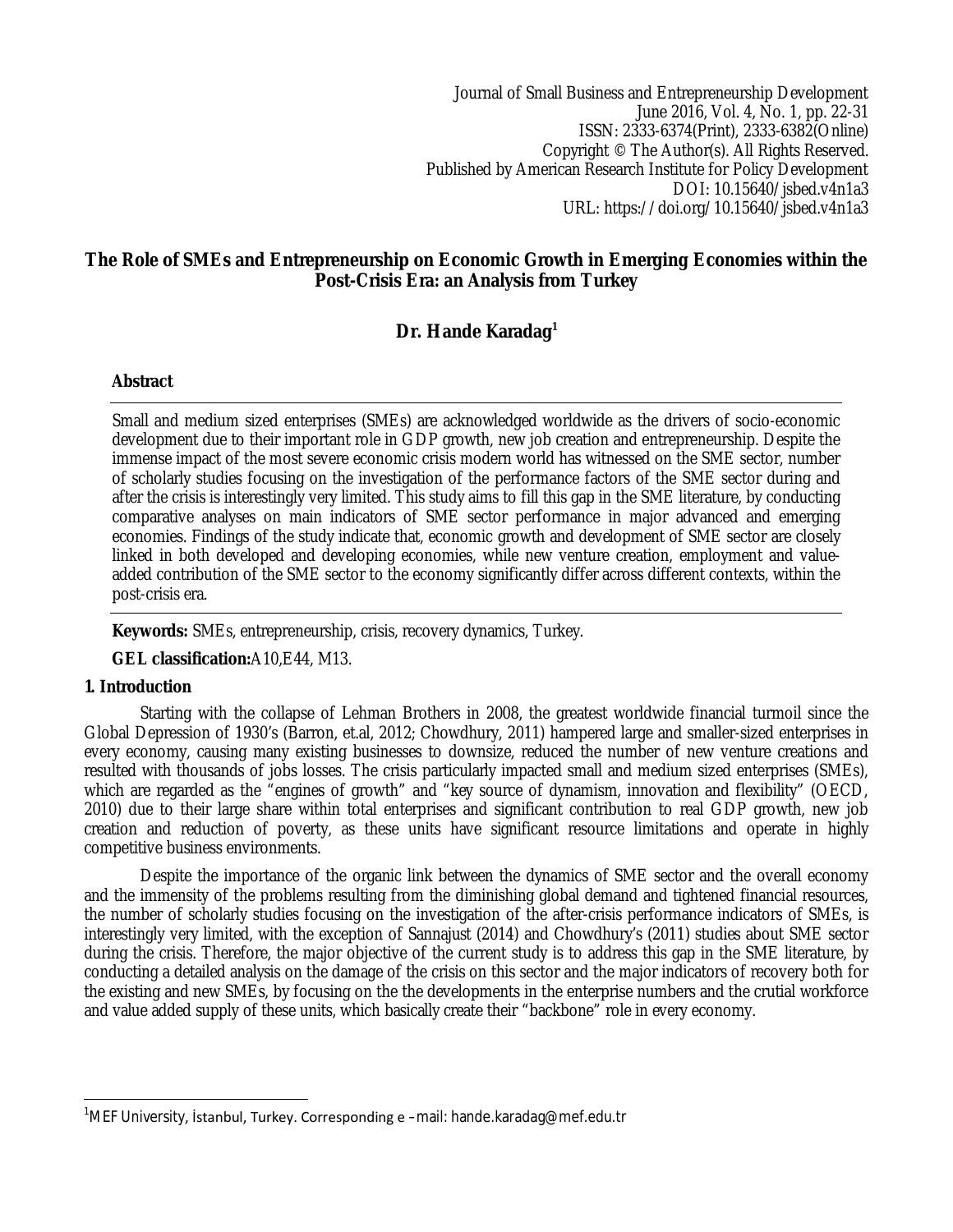As a second research objective, the paper aims to address the important research question "What is the relationship between the SME sector and economic growth in the post-crisis period?" based on a number of previous studies indicating a strong and positive relationship between economic growth and size of the SME sector, when controlling for other determinants (Ardıç, et al., 2011; Beck, 2010). Finally, the study targets to help the SME researchers by presenting the major post-crisis period developments in the SME context within the milder but challenging the business climate, by taking a comparative perspective and examining the dynamics of recovery in selected developed and developing economies and a large emerging economy, namely Turkey, which also enables to pinpoint the divergence and convergence points of the performance indicators in international and local SME contexts, in the post-crisis era.

The paper is organized as follows. In the first chapter, terminological and categorical variations about the small and medium sized enterprise concept among different economic contexts are discussed. In the second part, performance, challenges and recovery dynamics for new and existing SMEs across OECD area, European Union member states and selected economies like Japan, Brazil, India and Russia in terms of numbers, employment and value added contributions, are analyzed. Third section presents the post-crisis developments of the SME sector in the local context of Turkey, together with a comparison of the performance indicators and recovery factors with respect to major developed and developing economy SME sectors are presented and section four concludes.

### **1. The SME concept**

The role of small and medium sized ecompanies on the real gross domestic product (GDP) growth, new job creation and reduction of poverty is recognized at a worldwide level (Muller, et.al, 2014; OECD, 2014; Chowdhury, 2011). This role is pparticularly curtail in developing economies, where there are comparably less number of large corporations (Narteh, 2013; Floyd and McManus, 2005), which leads to a larger impact of these economic units on the socio-economic development through reduced poverty and balanced income distribution. However, it would be less accurate to argue that small and particularly micro enterprises only matter for less developed economies, as these units account for 50% of GDP in high income countries (Ayyagari, et. al., 2007). Across EUR28 area, 99.8% of all non-financial businesses, 58% of total value added and 66.8% of total employment are supplied by SMEs (Briozzo and Riportella, 2012), making them the "backbone of the European economy" (Muller, et.al, 2014; Gagliardi, et.al, 2013; Wyamenga, et.al, 2012), while in Japan, SMEs account for 99.7% of all companies, 70% of all employees, and more than 50% of all added value of manufacturing industry (Chusho Meti, 2013).

After the research studies indicating "a robust, positive relationship between the relative size of the SME sector and economic growth, even when controlling for other growth determinants" (Ardıc, et al., 2011; Beck, 2010), SME sector started to attract a growing attention both from policy-makers and academic scholars. However, various categorizations of SMEs, across economies and sometimes institutions of the same country (Yurtttadur and Kaya, 2012), imposed significant challenges on SME studies, especially cross-country analyses. According to a recent study, around 30 different SME definitions exist in the literature (Sannajust, 2014). Apart from spatial factors, small and medium sized enterprise categorizations are also affected by temporal changes, as the criteria have to be revised with the changing macroeconomic conditions of the specific economic environment, making the SME sector analyses more challenging.

In SME studies, while former SME denotations mainly addresssed the small market share and independency features of these units (Storey, 1994; Bolton Commette Report, 1971), the recent OECD definition introduced the dynamic workforce characteristic of SMEs to the literature by stating the "employment of fewer than a given number of employees, which varies across countries" (OECD, 2004) criterion within its definition. As this definition implies, number of employees is a common denominator in most SME categorizations, therefore is widely used in SME research (OECD, 2010). Whiile Eurozone, Turkey and a number of countries set this number as 250, US and Canada have the highest upper limit with 500 employees for small and medium sized companies.

In the pursuit of differentiating small and medium sized businesses from larger companies, a popular practice is using qualitative and quantitative aspects together (Nguyen, 2001), where employee number, revenues, assets and capital are generally used for quantitative indicators (Yurttadur and Kaya, 2012), whereas independency is a usual qualitative criterion.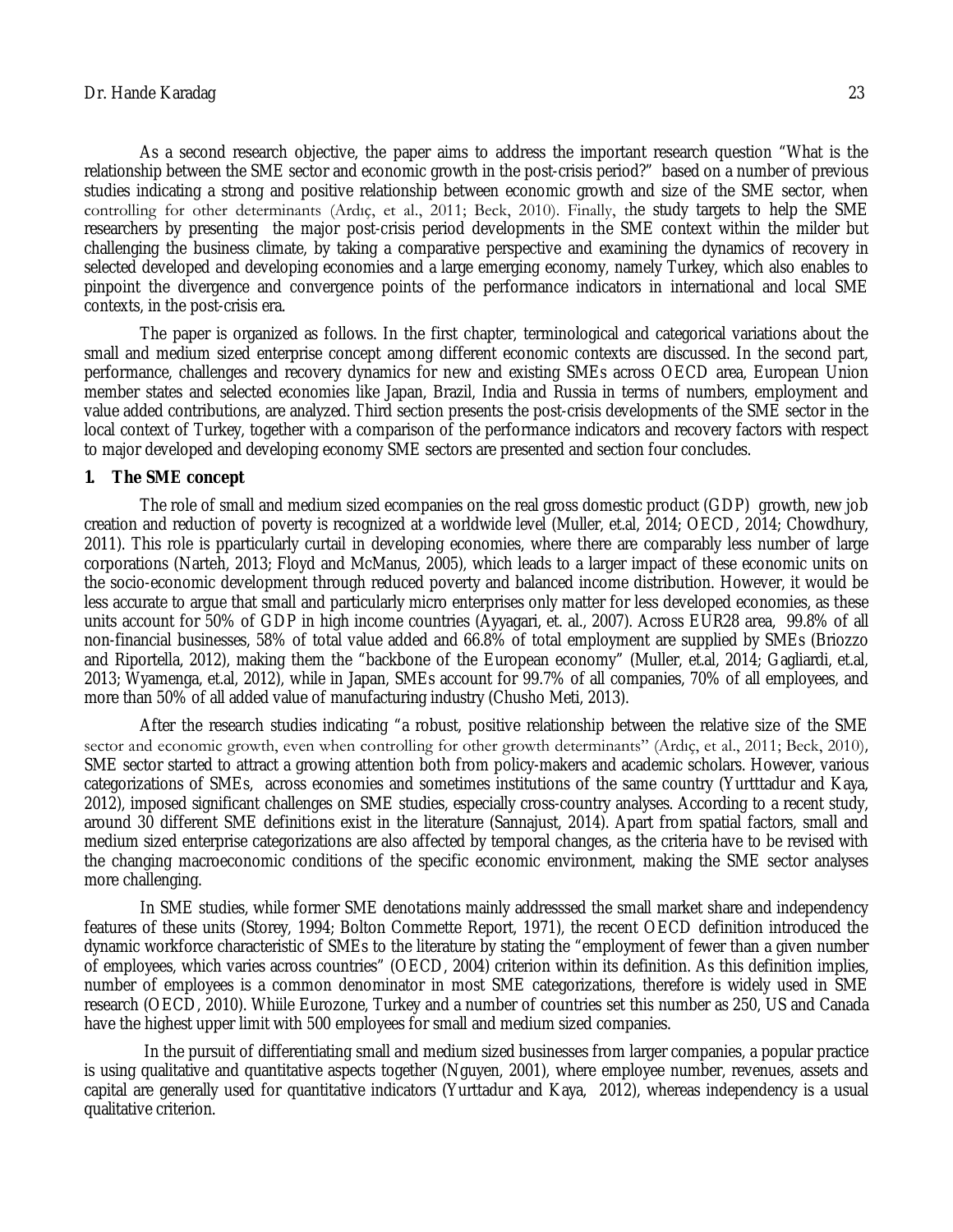In European Union (EU28), the "independence" dimension of SMEs, described as "the one where 25% or more of the enterprise's capital (or equity) is not undertaken by an enterprise or that its capital is not owned by enterprises that are not defined as SMEs" is combined with the quantitative criteria of annual turnover and number of employees.

In United States, the terminology and categorization of SMEs has both convergent and divergent aspects compared to European Union. In terms of terminology, the term small businesses is used for the synonym of small and medium sized enterprises, and a small business is described as "the one that is independently owned and operated, is organized for profit, and is not dominant in its field" (SBA, 2014), which is parallel with EU's SME definition. The major variance of US small business categorization is the industry criterion, as size of enterprises is measured by employee number and sales volume, and is differentiated according to each major industry. The industry differentation also exists for Japanese SMEs, this time in terms of capital, together with employee number criterion (Chusho Meti, 2013).

In Turkey, small and medium sized enterprise categorization is undertaken on a quantitative basis, and is revised in accordance with the changes in macroeconomic conditions. The most recent SME categorization regulation, which was enforced on 04.11.2012 caused a significant increase in the already high number of SMEs in the economy, by raising the upper limit of annual revenues factor. According to this new classification, SMEs in Turkey are currently categorized into three groups of micro, small and medium sized enterprises with respect to their employee numbers and annual revenues. As Table 3 illustrates, the criterion of number of employees is in parallel with EU standardization, and is attributed with European Union's pre-acceptance adaptation procedures, by some researchers (Yurttadur and Kaya, 2012).

# **Table 1:SME categorization in Turkey**

|              | <b>Company categories Number of employees</b> | <b>Annual turnover</b> |  |
|--------------|-----------------------------------------------|------------------------|--|
| Medium-sized | ~< 250                                        | $\leq$ USD 17.200.000* |  |
| Small        | < 50                                          | $\leq$ USD 3.400.000   |  |
| Micro        | < 10                                          | $\leq$ USD 430.000     |  |

**Source:** OECD Scoreboard, 2014, \* Figures are converted from TL to USD with the exchange rate of CB of Turkey as of 12/15/2014.

Despite the variety of SME definitions and categorizations across different economic contexts, the importance of SMEs and entrepreneurship is recognized at a worldwide level (OECD, 2014). As the massive damage caused by the crisis on the SME sector and overall economy became clearer, this crutial role was seriously acknowledged during the post-crisis era.

### **2. The global financial crisis and SMEs**

The domino effect of the crisis was quick and unanticipated. Starting from the last two quarters of 2008, global real GDP growth turned to negative with the alarming 7.5% and 4% decreases in developed and developing economies respectively (Chowdhury, 2011). The impact of crisis was immediate for high-income economies, followed by a one-year delay in the developing economies (IFC, 2014). In OECD area, the economy shrinked by 6.4% from 2007 and 2009 while total employment decreased by 9 million people in the 2008-2011 period, US experiencing more than two-thirds of the job losses, 60% percent of them in small businesses. In US, construction and manufacturing industries in US lost an average of 25% and 32% of their total workforce in 2008 (SBA, 2009).

For small and medium sized companies, structural factors such as limited potential for flexibility and downsizing, lack of business diversification, weak financial structure, low levels of capitalization and being heavily dependent on external financing, contributed largely to the vulnerability of these units against the external shockwaves of the crisis (Sannajust, 2014) and SMEs faced their hardest-ever period between 2008 and 2010 due to their hampered capabilities of survival in the chaotic market conditions (OECD, 2014a). Mostly due to tightened credit lines, growth in existing ventures and the numbers of start-ups took a serious hit, bank loan rejections amounting to 2.5 times of pre-crisis levels (Sannajust, 2014), resulting with decreasing of enterprise birth rate in all countries (OECD, 2014b). However, besides worsening financial conditions, SMEs also suffered from the shrinkage of global demand, which particularly impacted small-scale suppliers of large sized corporations (Chowdhury, 2011).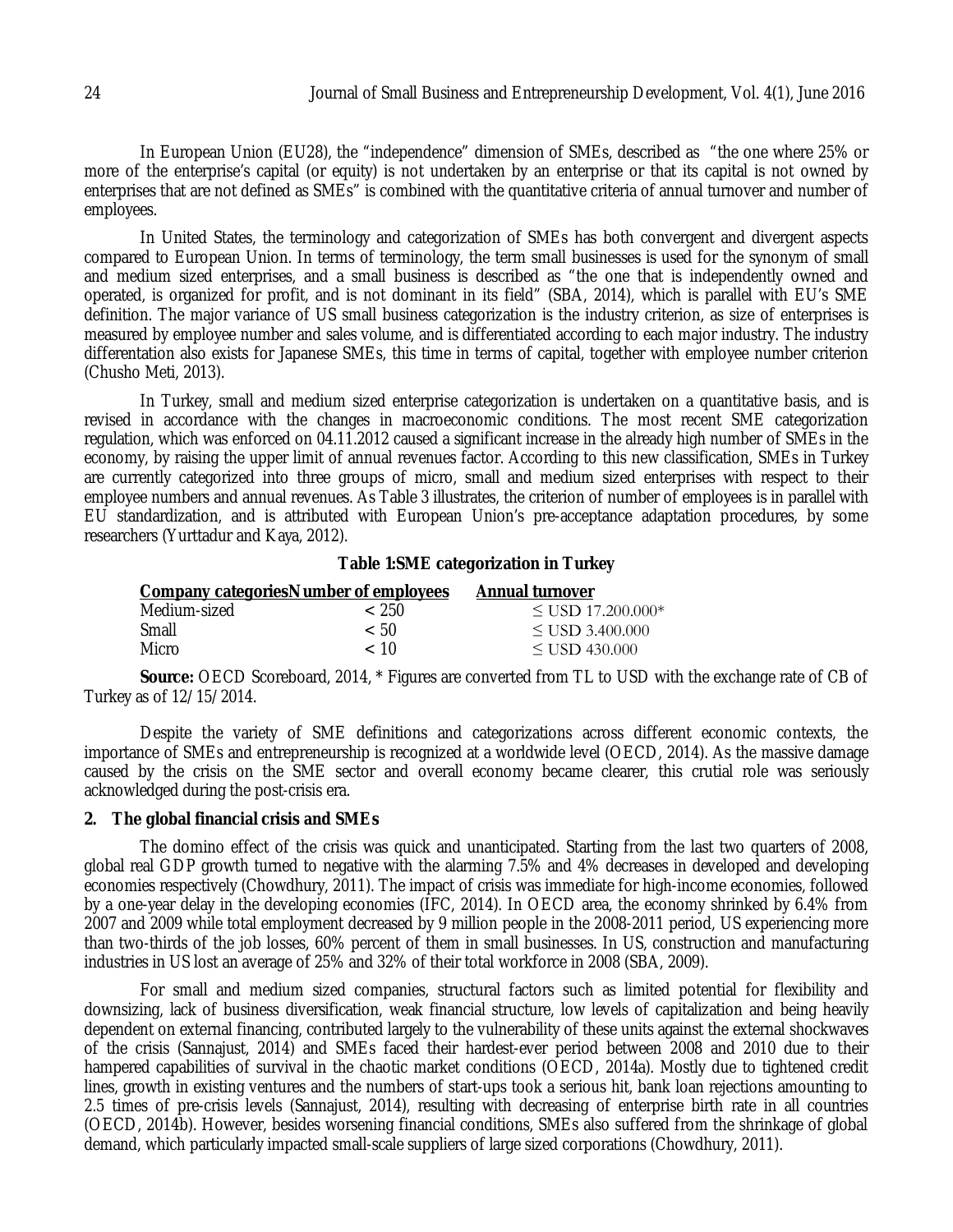Recession combined with a severe credit crunch caused increased rates of bankruptcies, as the survey conducted on 50.000 SMEs by Europoean Association of Craft clearly indicated (Barron, et.al, 2012). The outcome was a sharp decline in the number, job supply and value added of SMEs on a worldwide level.

The crisis impacted advanced economy SMEs far beyond expectations. SME numbers decreased dramatically during 2008 particularly in EU28 and Japan, the latter experiencing the most severe downfall due to crisis-related complications combined with the 2011 eartquake disaster, causing sharp decreases in both enterprise numbers and employment.

While not seriously affected in business numbers, US SMEs experienced a harsh decline in terms of employment during the crisis, the total of job losses in US SMEs amounting to 2.8 million in comparison to 650.000 jobs lost in EUR28 between 2008 and 2009 (Gagliardi, et.al, 2013). Despite this comparative resiliency of the Eurozone SMEs, the trend of employment in EUR28 also turned negative after 2011.

The crisis caused the severest damage on value added of SMEs, both in US and EUR28 in 2008, whereas the US SME sector showed a stronger bounce-back than EUR28 SMEs, its performance largely impacted by the recovery dynamics of the US economic environment.

In contrast to advanced economies, SMEs in emerging economies such as Brazil, India and Russia showed remarkable performances during and after the crisis. Both India and Brazil grew in terms of employment and enterprise numbers, the value added of Brazilian SMEs increasing by an incredible 40% between 2009 and 2010. In developed economies, particularly in EU28 and US, immediate short and long-term support programs for the impairment and re-growth of small businesses were enforced by regulatory authorities, as the damage of the crisis on the SME sector became more evident. The early outcomes of these efforts and the dynamics of recovery both in developed and developing economies are analyzed in detail, in the next section.

### **Recovery dynamics within the post-crisis era**

#### *The international context*

Following the most severe economic crisis modern world has experienced (Chowdhury, 2011) , macroeconomic environment displays weak and divergent patterns of recovery, under the shadows of large risks (OECD, 2013).

While a slow but positive growth trend is observed in most emerging economies, only United States continues to enjoy a a clear growth performance within the advanced economies, Eurozone and Japan's growth rates still struggling. Across OECD members, weak demand and high employment continued, as of 2013 (OECD, 2014a).

The downturn in global demand and post-crisis financial resource constraints did not impose identical burdens on economies, causing a siginificant variance on the performance of SME sectors. In EUR28 area, the number of SMEs started to decline in 2012 after the strong bounce back of 2009-2011, while in US, the upward trend starting at 2009 continued in the post-crisis period. In emerging economies of Brazil, India and Russia, the pre-crisis positive performance of SMEs was maintained, as the enterprise numbers continued their impressive growth, by 10%, 6% and 35% respectively (EC, 2014). In terms of SME employment, Japan experienced the largest amount of job losses, followed by EUR28 and Russia, US displaying a slow recovery after the sharp downfall of 2008. In contrast, Brazil and India enjoyed a strong increase in SME employment, by 18% and 9% respectively between 2008 and 2011. Brazilian SMEs were also highly succesful in terms of value added growth, with a 56% positive change between 2008 and 2011, while SMEs in US and EU28 the improvement rates were much slower.

In Euro area, employment was the weakest factor among the three major indicators of SME performance, between 2008 and 2013. While value added recovery was slower than expected, the decline in both total number of SMEs by ‐0.9% and the number of employees by ‐0.5%, of 2013 were more alarming. Despite a negative 2012-2013 period, total value added generated by SMEs is expected to increase by 2.8% in 2014 and 3.4% in 2015, together with an additional 740,000 jobs to be created by SMEs in Euro area. The number of SMEs is also anticipated to increase by 0.38%, by 2015.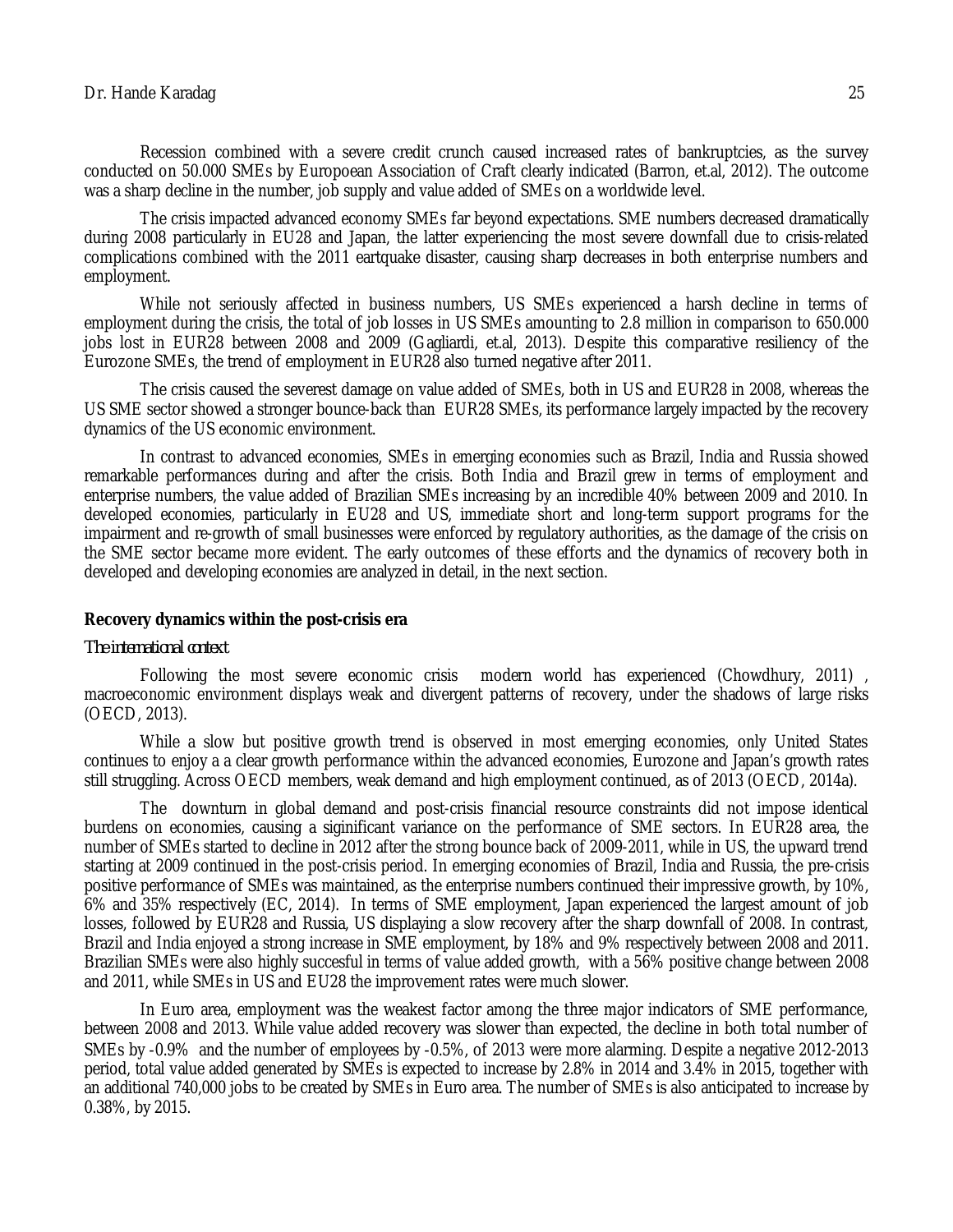In terms of recovery dynamics, European SMEs reported *lack of customers* as their crutial problem, independent from the size class of businesses, in the 2013 "Survey on the Access to Finance of Small and Mediumsized Enterprises" (SAFE) conducted across 37 countries (Muller,et.al, 2014). Access to finance was reported as the second most important factor, particularly by micro enterprises, while finding high quality of labor force and managers were stated to a larger extent by small and medium sized businesses. As a final consideration, problems regarding competition were mentioned mostly by the medium sized enterprises.

Parallel to the findings of the SAFE survey, another cross-country analysis indicated the finance-related problems of SMEs in the post-crisis period, showing the only 7 countries had a significant increase in SME loans in 2012, Portugal, Greece and Ireland experiencing the weakest SME loan performance.

Results of the two extensive surveys supported the findings of previous scholarly studies stating that challenges of financing are among the most crutial problems of SMEs (Narteh; 2013; Abdulsaleh and Worthington, 2013; Rocha, et. al, 2011; Beck, 2010). Within the post-crisis period, the credit crunch resulting from the banks' perception of macroeconomic risk factors and Basel III requirements caused a greater level of vulnerability for small and medium sized companies to credit market conditions as these businesses are heavily reliant on bank loans (OECD, 2014a). Besides availability of credits, higher interest rate spreads and collateral requirements, delays in payments and increasing rates of bankruptcies also created important financial challenges for SMEs.

In the post-crisis era, new venture creations were also regarded as important factors for economic performance, as these units play a crutial role in real GDP growth and particularly new job creations (Klapper, et. al, 2014). Throughout the world, the percentage of economies where the new enterprise registrations have reached to the before-crisis levels were found to be 56 among the total of 139, developed countries performing slightly better than developing economies (Klapper, et.al, 2014). Registration of new businesses was fastest in high income countries, followed by low-middle and low income economies, while the upper middle income economies reported to face serious challenges.

Patterns of start-up rates and eemployment share of young enterprises were diverse across high and upper middle income economies (OECD, 2014b). New business creation rates rates remained below pre-crisis levels across in most of the OECD members, while in France, the new legislation that was enforced in 2009 for supporting autoentrepreneurs hugely increased the pace of start-ups, once again pinpointing the significant role of government actions on entrepreneurship and SMEs. In terms of employment, Brazil start-ups showed the most succesful performance, while most countries' employment levels remained far behind of 2008.

With regard to the impact of new ventures on new job creations, OECD's 2014 survey across 30 member countries had a very important implication, stating that, employment growth is "driven by the establishment of new enterprises, rather than by the growth of enterprises during their first years of activity" (OECD, 2014b). Due to challenging post-crisis conditions, the employment contribution of the young businesses was found to be in a showed a declining trend from 2008 to 2011.

In previous research studies, governmental reforms facilitating new enterprise registration proceses were addressed as important drivers of new venture creations, where the impact of significant improvements in bureacratic transactions as oppposed to minor changes have been found to be more effective (Das and Das,2014; Smallbone, et.al 2013, Klapper and Love, 2011). In terms of the factors impacting new venture creations, findings of the World Bank research supported fingings of these studies, underlining the significant correlation between the entry density of newly registrated companies with start-up costs.

Adequacy of financial resources was also cited as a critical factor in starting a business both in developing and developed economies in the recent survey conducted across OECD countries. After the sharp decline in 2008, the recovery of venture capital investments continued to be significantly slow in Europe but was very fast in US. Russian Federation, South Africa and Luxembourg experienced a rapid growth in venture capital investments between 2009 and 2013, while Greece, Belgium and Austria stayed far behind the pre-crisis levels.

Despite these various post-crises challenges, SMEs in emerging economies, led by Brazil and India display a comparatively higher degree of resiliency and a better performance with respect to advanced economy SMEs, particularly Eurozone and Japan. The findings also support the previous statements of Ardic, et.al (2011), who advocated an organic link between SME sector and economic growth. The next section further discusses the topic by shifting the level of analysis to another emerging economy, Turkey.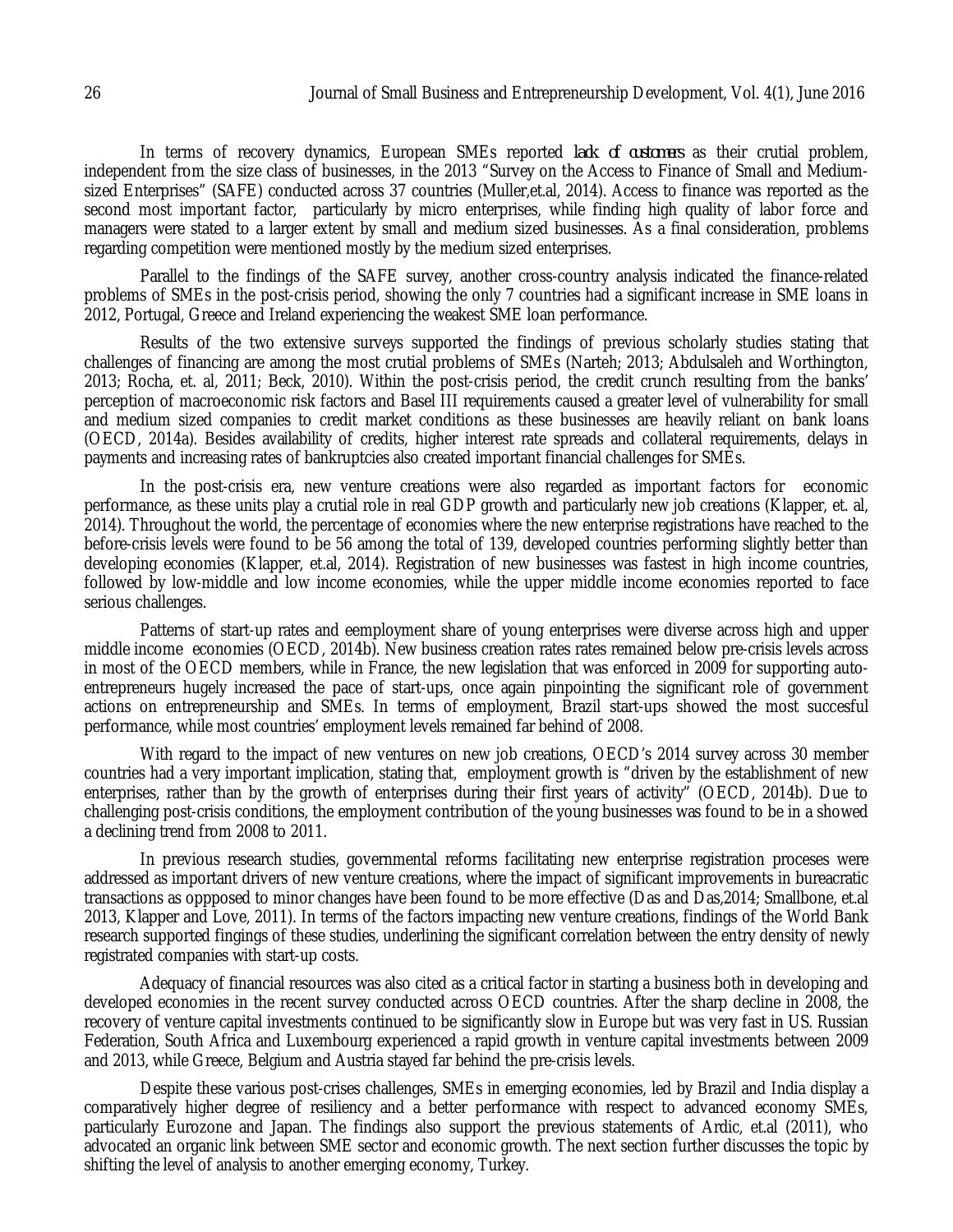### *The local context*

Turkey is a "large, upper middle-income country, with relatively few natural sources" (Karpak and Topçu, 2010). Turkey ranks as 18th largest economy in the world, with a GDP of \$786 billion (Worldbank, 2014). Turkish economy grew substantially in the last decade, per capita income nearly tripling and exceeding \$10,000.

The fast growth trend was ceased by the global crisis, which caused a major decline in the real GDP in 2009, followed by the economic slowdown of 2012-2014 resulting mainly from political unstabilities and changes in FED's monetary policies.

> **Table 2:** Real GDP growth in Turkey, 2007-14 (2013-14 forecast) **2007 2008 2009 2010 2011 2012** *2013 2014* % 4.7 0.7 -4.8 9.2 8.8 2.2 3.1 4.6

> > **Source:** OECD,2014a

Following the turmoil of the global crisis, the SME sector in Turkey recovered rapidly, similar to other emerging economy SMEs. There are currently a total of 2.641.961 small and medium sized enterprises in Turkey, with employees under 250, as shown in Table 3. Out of all registered businesses, 97% are micro enterprises with 0-19 employees, which is the highest percentage among OECD member states (OECD, 2014a). SMEs supply 75.7 % of total workforce and 53.9% of total value added, which together make these economic units "the most significant tools for economic development, gross domestic product and workforce in Turkey" (Nurrachmi, et.al, 2012).

**Table 3:** Number of registered enterprises and employees in Turkey, 2011-2012

| Size class | 2012      | 2011      | 2012       | 2011       |
|------------|-----------|-----------|------------|------------|
| Total      | 2.646.117 | 2.591.082 | 12.559.467 | 11.519.036 |
| $1 - 19$   | 2.567919  | 2.522.011 | 5.689.534  | 5.362.905  |
| 20-49      | 51.954    | 45.900    | 1.603.994  | 1.424.910  |
| $50-99$    | 13.624    | 11.790    | 934.364    | 805.970    |
| 100-249    | 8.464     | 7.618     | 1.289.475  | 1.160.611  |
| SME.       | 2.641.961 | 2.587.319 | 9.517.367  | 8.754.396  |
| SME %      | 99,8      | 99,8      | 75,7       | 75,9       |

### **Number of enterprise Number of employees**

**Source:** Turkish Statistical Institute Business Statistics, 2013

The number of small and medium sized businesses which had a fast growth pace between 2002 and 2007 experienced a decline in 2008-2010 and then regained the pre-crisis levels (Figure 1) in 2011 and 2012. SMEs showed a more impressive performance in terms of employment.

The number of registered employees in SMEs increased from 7.407.101 in 2009 to 9.517.367 in 2012 (Figure 2).The value added was the worst among the three indicators, as the share of SME value added in total value added dropped from 56.2% in 2006 to 53.9 in 2012 (Figure 3).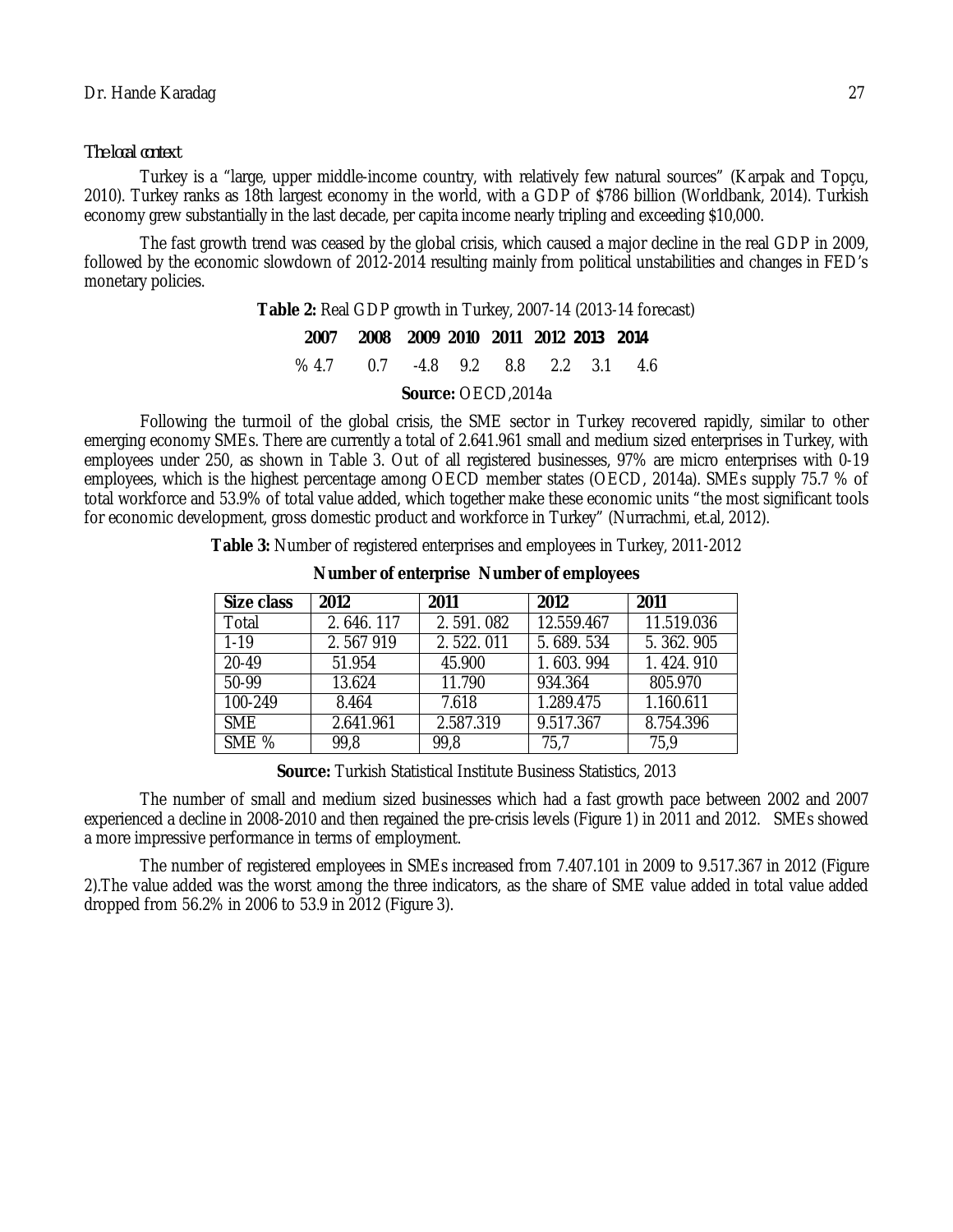

**Figure 1:** Number of SMEs in Turkey (2003-2012)

**Source:** Prepared by the author from the Turkish Statistical Institute Business Statistics data, 2002-2012.

While SME sector has shown a successful performance particularly in terms of employment and new business creations, SMEs in Turkey are faced with a number of challenges. Previous studies have stated that financial problems, such as low capitalization levels and external financing requirements are among the major impediments of growth for SMEs in Turkey (Öndeş and Güngör, 2013; Şahin, 2011; Çetin, et,al, 2011; Güler, 2010).



**Figure 2:** Employment in SMEs in Turkey (2003-2012)

**Source:** Prepared by the author from the Turkish Statistical Institute Business Statistics data, 2002-2012.





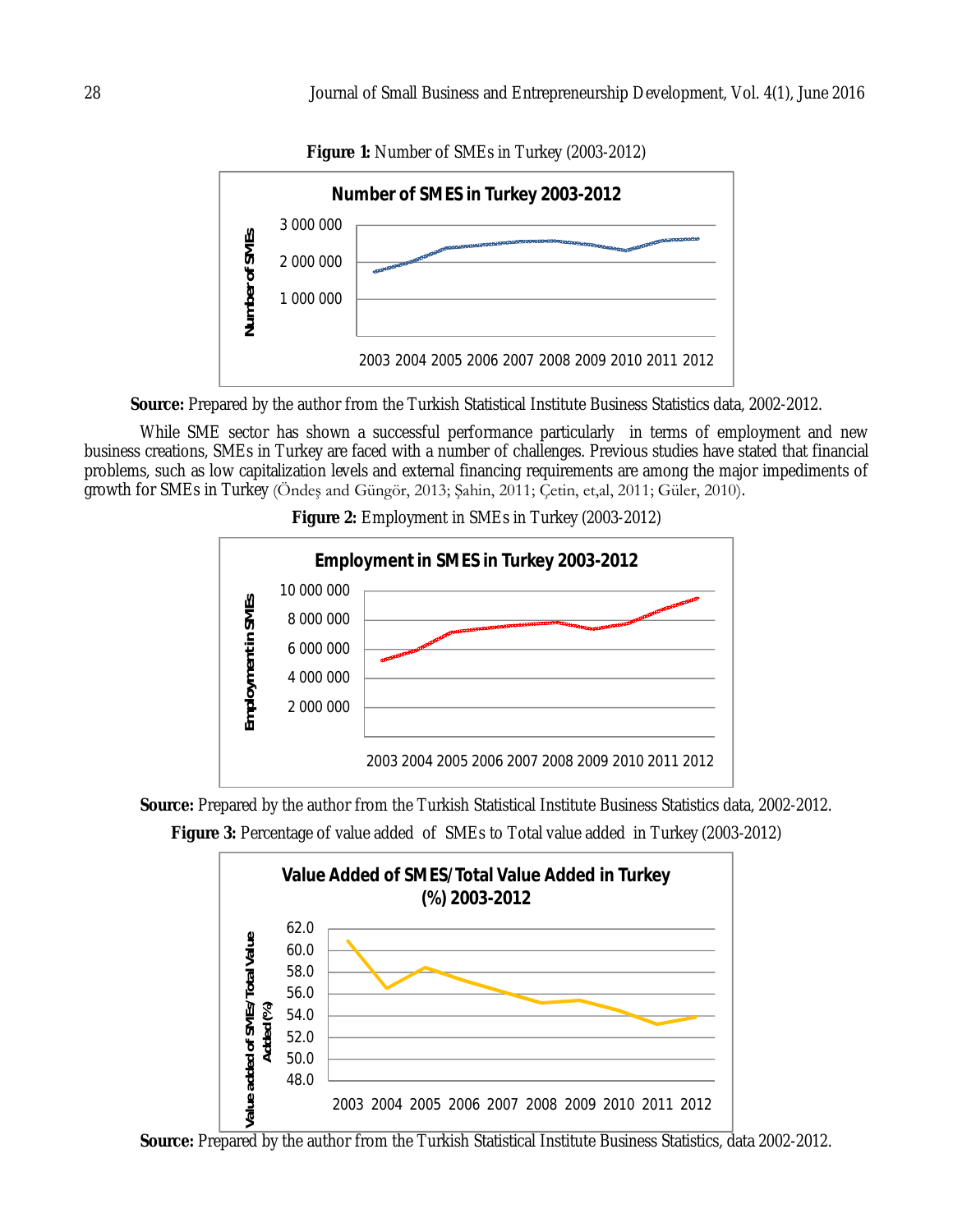### Dr. Hande Karadag 29

Despite that, the share of SME loans within the overall lending volumes have long remained significantly low compared to the other economies (OECD, 2013). For this reason, the facilitation of SMEs' access to finance, particularly during the post-crisis period, has been prioritized by the governmental authorities and the financial institutions. With the commercial banks' changing strategies, the loans lent to SMEs rose at the rate of 156%, between 2007-2012, the greatest expansion in SME lending among OECD countries (OECD, 2014a). The growth pattern of SME loans was consistent, with the exception of 2009, when a slight decrease of 1.6% was experienced.

For supporting SME loans, the guarantee volumes provided by KOSGEB, the governmental body in charge of SMEs, increased to 1.553 million TL in 2012, from 75 million in 2007, with the help of specific Treasury guarantee provided to SME loans. While the SME lending volumes is on a rise, the constrained access to finance is still perceived as the single largest obstacle to growth (OPIC, 2015), with the various dimensions of informality, opaqueness and credibility concerns for SMEs, combined with macroeconomic instabilities (Şahin, 2011).

Besides bank loans, alternative sources of financing in terms of venture capital investments were also actively used, the volumes increasing more than seven times between 2007 and 2012. The regulators also enacted a new law regarding the promotion of business angel investments in 2012, followed by a secondary legislation on 15 February 2013, resulting with the licencing of 100 business angels between 15.03.2013 and 31.10.2013. As another important mechanism aiming to "accelerate the establishment of innovative start-ups, increase the dynamism of the economy and contribute to a stronger and more sustainable economic growth" (OECD, 2014a), the government passed the law regarding the capital contribution of the Turkish Treasury to a fund of venture capital funds on April 3, 2013, which "enabled the direct contribution of relevant government agencies to the fund of venture capital funds and coinvestment funds that invest together with the angel investors into early stage companies" (OECD, 2014a).

Whilethere is a clear focus of authorities on finance-related problems, SMEs in Turkey have other important constraints, such as low levels of technology, R&D, innovation and institutionalization, inadequate marketing, administrative burdens, quality and trademark concerns, insufficient education level and managerial capabilites of SME owner/managers that limit SME growth and competitiveness (KOSGEB, 2012). As a result, SME sector in Turkey is mostly comprised of low-technology micro-enterprises, with very limited potential to create significant levels of value added growth. The percentage of micro enterprises with less than 10 employees within all businesses is 97%, the highest across OECD members. Turkey is also ranked as 55th in the "World Bank Doing Business Report" and 79th in starting a business, indicating the need for regulatory improvements for the facilitation of new venture creations and investments in existing businesses.

To address the negativities and provide solutions for existing SMEs and new ventures, seperate commission reports were prepared in the 10th Development Plan for 2014-2018, differentiating small business and entrepreneurship areas for the first time and announcing the major action plans of "providing new support and financing tools for innovative and information-based enterprises, improvement of education system for enhancing entrepreneurship and competitiveness" and "enforcing institutional regulations and improvements for enterprises", for the improvement of business environment for SMEs and entrepreneurs. The plans are anticipated to strenghten the position of SMEs in the economy and enhance their competitiveness in the challenging post-crisis era.

#### **Discussion and conclusion**

Findings of the current study indicate that, new and existing small and medium sized businesses are faced with significant contraints mainly stemming shrinkage of global demand and tightened financial resources six years after the crisis. As illustrated by the enterprise numbers, and employment and value added contributions, SMEs are currently going through a though test of survival capabilities, mainly due to tightening credit conditions, difficulties in finding new customers and shortage of skilled labor. The study showed that the impact of post-crisis syndromes is unexpectedly larger for advanced economies, particularly EU28 and Japan, where both the numbers of enterprises and employment in SMEs still remain under the pre-crisis levels, with the exception of US displaying a comparably better performance. On the other hand, in emerging markets led by Brazil, India and Turkey, and to an extent Russia, SMEs displayed a significantly positive performance in terms of business numbers, and contributions to new job and value added creations, indicating the high level of resiliency of small and medium sized companies in these environments to most severe external shocks.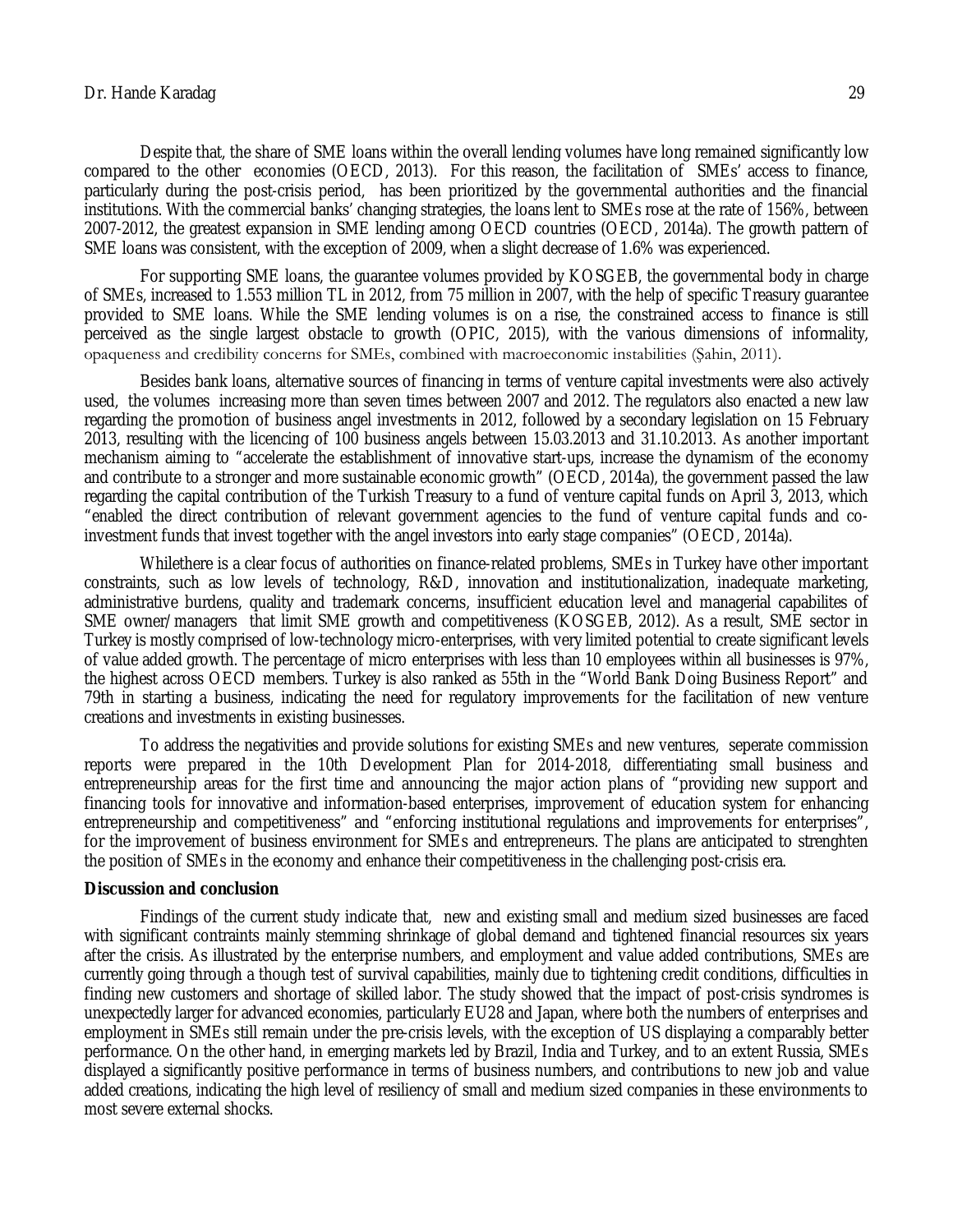In terms of the relationship with growth of SME sector and economic growth, current analysis supported the findings of previous studies' (Ardic, et. al., 2011), as the largest SME sector growth was observed in economies which experienced a economic growth, whereas the SME sector grew in a much slower pace in economies that had challenges of growth, during the post-crisis period. The performance of SME sectors in some emerging economies, such as Brazil, were particularly impressive, where the growth rate of SMEs outrun the economic growth rate multiple times.In Turkey, while the performance indicators of SME numbers and employment in SMEs were positive, similar to other emerging economies, the composition of enterprises, dominated by low technology micro businesses did not reflect a significant change after the crisis and the value-added share of SMEs continued to decrease.

This alarming factor was only very recently addressed in the future policies and plans of regulatory authorities, causing a shift of focus to innovative and information-based enterprises and the concept of entrepreneurship, as most of the efforts, to date, have concentrated on the facilitation of financial resource access.

While financing SMEs has been the priority of both developed and developing economy authorities, any discussion for improving the SME contribution in the economy would not be complete without the vital factors of increased innovativeness and managerial capabilities, as addressed in a wealth of academic studies, therefore, future research on SME sector developments can be expected to follow a less financial and more innovation-based route.

### **References:**

- Abdulsaleh, M.A. & Worthington, C.A. (2013). Small and Medium Sized Enterprises Financing: A Review of Literature. International Journal of Business and Management. 8(14): 35-43.
- Ardic, O.; Mylenko, N. & Saltane, V. (2011). Small and Medium Enterprises A Cross-Country Analysis with a New Data Set. World Bank Policy Research Paper 5538.
- Ayyagari, M., Beck, T. & Demirguc-Kunt, A. (2007). Small and medium enterprises across the globe. *Small Business Economics*, *29*(4), 415-434.
- Barron, A., Hultén, P. & Hudson, S. (2012). The financial crisis and the gathering of political intelligence: A crosscountry comparison of SMEs in France, Sweden and the UK. *International Small Business Journal*, *30*(4), 345- 366.
- Beck, T. (2010).SME Finance: What Have We Learned and What Do We Need to Learn? The Financial Development Report: 187-195.
- Bolton, J. E. (1971). "Report of the Committee of Inquiry on Small Firms", HMSO, London.
- Briozzo, A. & Cardone-Riportella, C. (2012). *Evaluating the Impact of Public Programs of Financial Aid to SMEs during times of crisis: The Spanish Experience* (No. 12.04).
- Chowdhury, S. R. (2011). Impact of global crisis on small and medium enterprises. *Global Business Review*, *12*(3), 377- 399.
- Chusho Meti (2013). *Japan's Policy on Small and Medium Enterprises (SMEs) and Micro Enterprises,* web access on 06.02.2015, http://www.chusho.meti.go.jp/sme \_english /outline/ 04/ 2013100 7. pdf
- Çetin, A. C.; Akyüz, Y. & Genç E. (2011). Küresel Kriz Sürecinde İmalat Sanayi İşletmelerinin Finansal Sorunlarının Değerlendirilmesi Uşak İli Örneği.*Journal of Suleyman Demirel University Institute of Social Sciences*, 1(13): 55-68.
- Das, S. S., & Das, A. (2014). India shining? A two-wave study of business constraints upon micro and small manufacturing firms in India. *International Small Business Journal*, *32*(2), 180-203.
- Floyd, D. & McManus, J. (2005), "The role of SMEs in improving the competitive position of the European Union", *European Business Review, Vol. 17 No. 2,* 144-150.
- Gagliardi-Main, D., Muller, P., Glossop, E., Caliandro, C., Fritsch, M., Brtkova, G. & Ramlogan, R. (2013). ANNUAL REPORT ON EUROPEAN SMEs 2012/2013: A recovery on the Horizon?.*SME Performance Review*.
- Güler, S. (2010). İstanbul Menkul Kıymetler Borsasına (İMBK) Kayıtlı Küçük ve Orta Büyüklükteki İşletmelerin (KOBİ) Sermaye Yapıları Üzerine Bir Uygulama. *Suleyman Demirel University, The Journal of Faculty of Economics and Administrative Sciences,* 15(3): 353-371.
- Karpak, B., & Topcu, I. (2010). Small Medium Manufacturing Enterprises in Turkey: An Analytic Network Process Framework for Prioritizing Factors Affecting Success, *International Journal of Production Economics*, 125(1): 60-70.
- Klapper, L., Meunier, F. & Diniz, L. (2014). *Entrepreneurship around the World—Before, During, and After the Crisis,* IFC Smartlesson Publications.